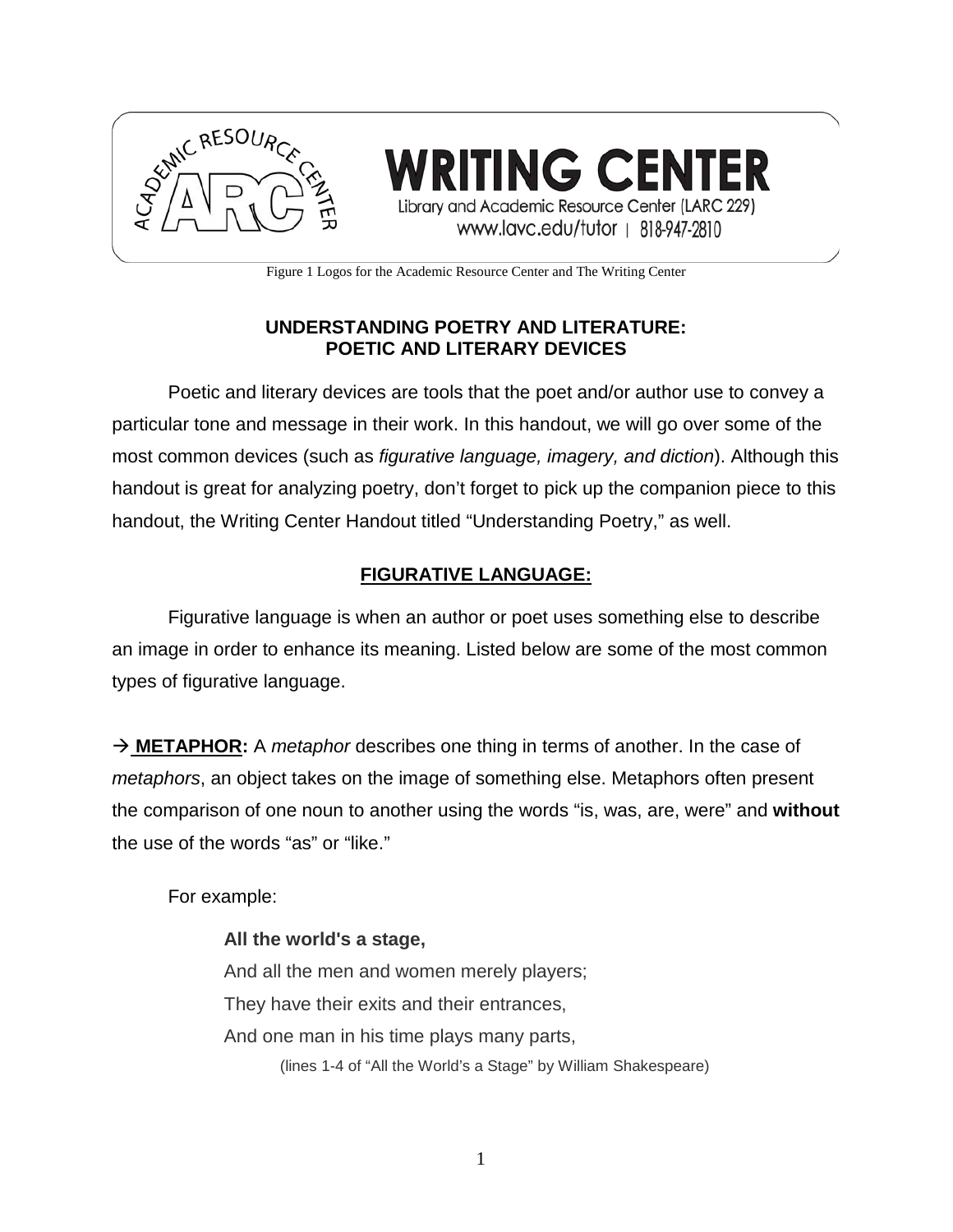In this example, the "world" takes on the image of a stage in order to perhaps state that life is an arena comprised of theatrical scenes and acts. This is a metaphor because the world **IS** the stage in the poem.

Other examples include:

- \* She **is** the apple of my eye.
- \* His love **was** my healing grace.
- \* These blooming flowers **are** a sign of good things to come.
- \* Her words **were** sharp knives.

**NOTE!** Metaphors are not always as obvious as "is" or "was." Sometimes, an image is metaphoric because of how it is described. For example, in the poem "Living in Sin" by Adrienne Rich, the speaker states that "each separate stair would writhe / under the milkman's tramp." In this case, the inanimate object (the "stair") behaves ("writhes") like an animal, specifically a snake.

→ **SIMILE:** A *simile* is a type of comparison in which two objects are compared to one another using the words "as" or "like."

For example:

**Your teeth are like stars;** They come out at night. They come back at dawn When they're ready to bite. ("Your Teeth" by Denise Rogers)

In this case, the poet uses a simile to compare "teeth" to the "stars," and she continues the comparison by providing evidence for why they are similar, as they both "come out at night."

Other examples include:

- \* He fights **like** a lion.
- \* He swims **as** fast **as** a fish.
- \* He slithers **like** a snake.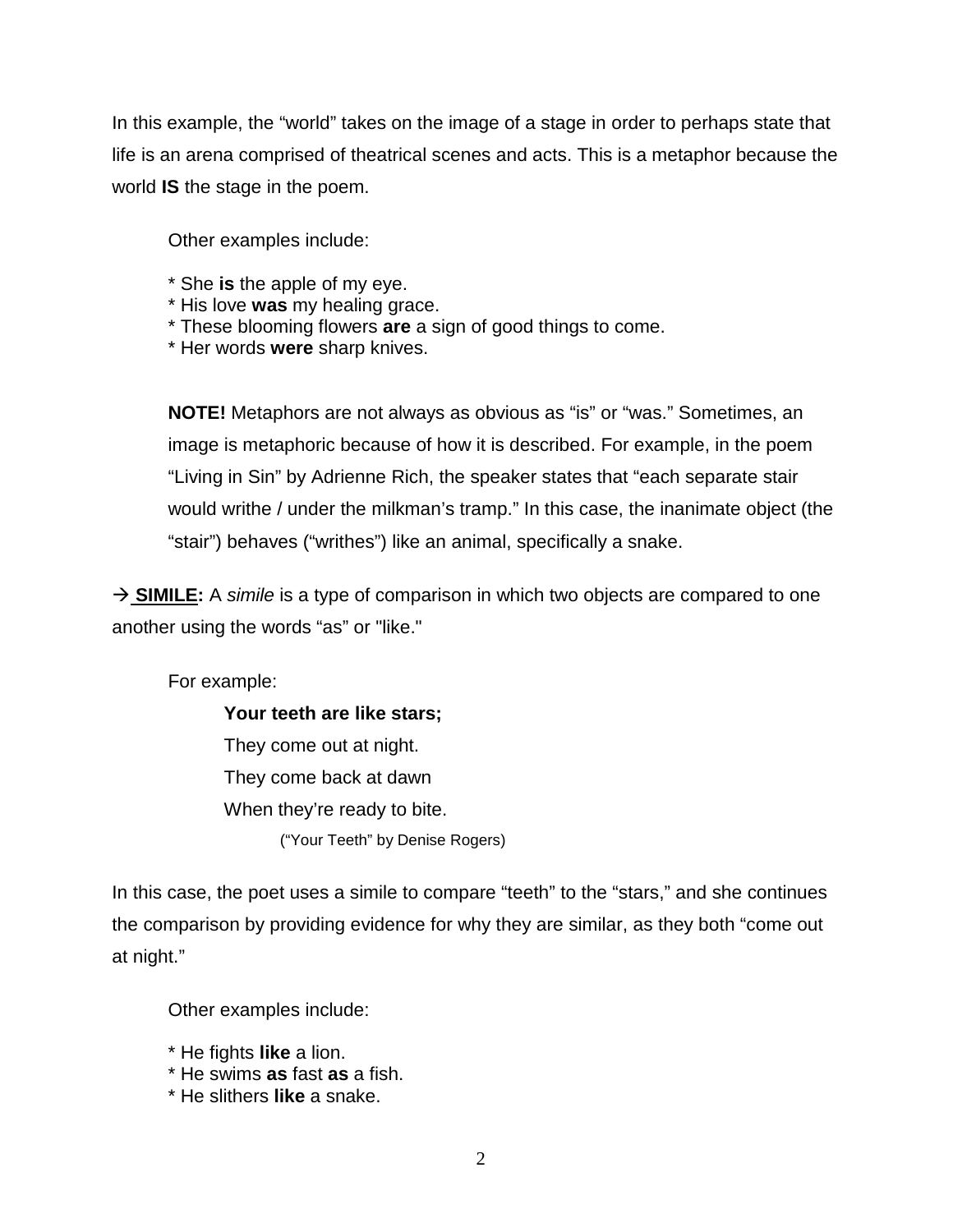- \* He runs **like** a cheetah.
- \* She kicks **like** a mule.

→ **ANALOGY:** An *analogy* is comparable to a *metaphor* and a *simile* in that it shows how two different things are similar, but in a more complex way. Rather than a figure of speech, an analogy is more of a logical argument. The presenter of an analogy will often demonstrate how two things are alike, or *analogous*, by pointing out shared characteristics.

For example:

**The white mares of the moon rush along the sky**  Beating their golden hoofs upon the glass heavens; **The white mares of the moon are all standing on their hind legs**  Pawing at the green porcelain doors of the remote heavens **Fly, Mares!** (lines 1-5 of "A Decade" by Amy Lowell)

In this example, an analogy is used to compare mares and clouds. The image of the mares is used to construct the image of clouds moving in the sky. Lowell is making an argument, in a way, by using evidence to show that white mares look similar to white clouds.

Other examples include:

\* "A glove is to a hand as paint is to a wall."

The analogical argument here is that both gloves and paint are *put on*  hands and walls, respectively.

\* "Citizens are to a president as a solar system is to a galaxy."

The analogical argument here points out that citizens serve as a foundation for a president in a way that is similar to how a solar system serves as a foundation for the galaxy.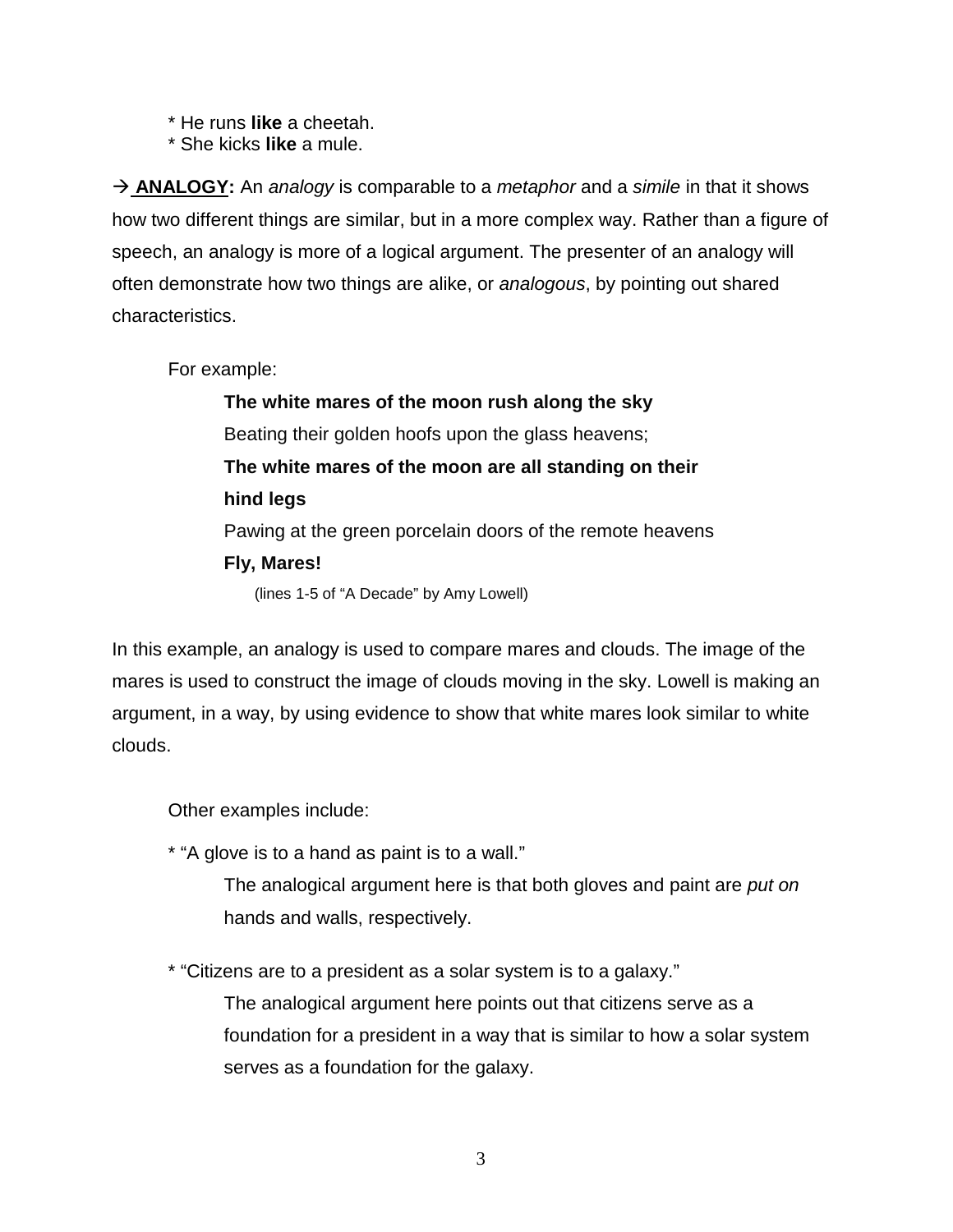\* "Cameron's house is like a museum. It's very cold, and very beautiful, and you're not.

allowed to touch anything."

Again, this statement is making an analogical analysis. Although this statement is very metaphorical, what makes it an analogy is the argument made—*evidence* is provided for the claim.

→ **METONYMY:** A *metonymy* is another type of metaphor in which a noun or idea is not called by its own name, but rather by the name of something associated with that noun or idea. For instance, "London," as it is the capital of the "United Kingdom," could be used as a metonym for the "British Government."

For example:

And O ye **high-flown quills** that soar the skies,

And ever with your prey still catch your praise

(from the eighth stanza of "The Prologue" by Anne Bradstreet)

In this case, "high-flown quills" represents literary critics and the pens they use to write their critique, or catch their "prey."

Other examples include:

\* The silver screen = *movies.*

- \* The crown = *the ruling monarch.*
- \* "He writes a fine hand" meaning good handwriting.

\* "The pen is mightier than the sword," meaning literary power is superior to military force.

\* "The House was called to order," meaning the members in the House.

→ **SYNECDOCHE:** A *synecdoche* (pronounced: *si-nek-da-kee*) is another type of metaphor in which a *part* is used to represent a *whole*, or vice versa.

For example:

"**All hands on deck**, and that young lubber's late!"

Somehow you struggle up the deck's mad slope;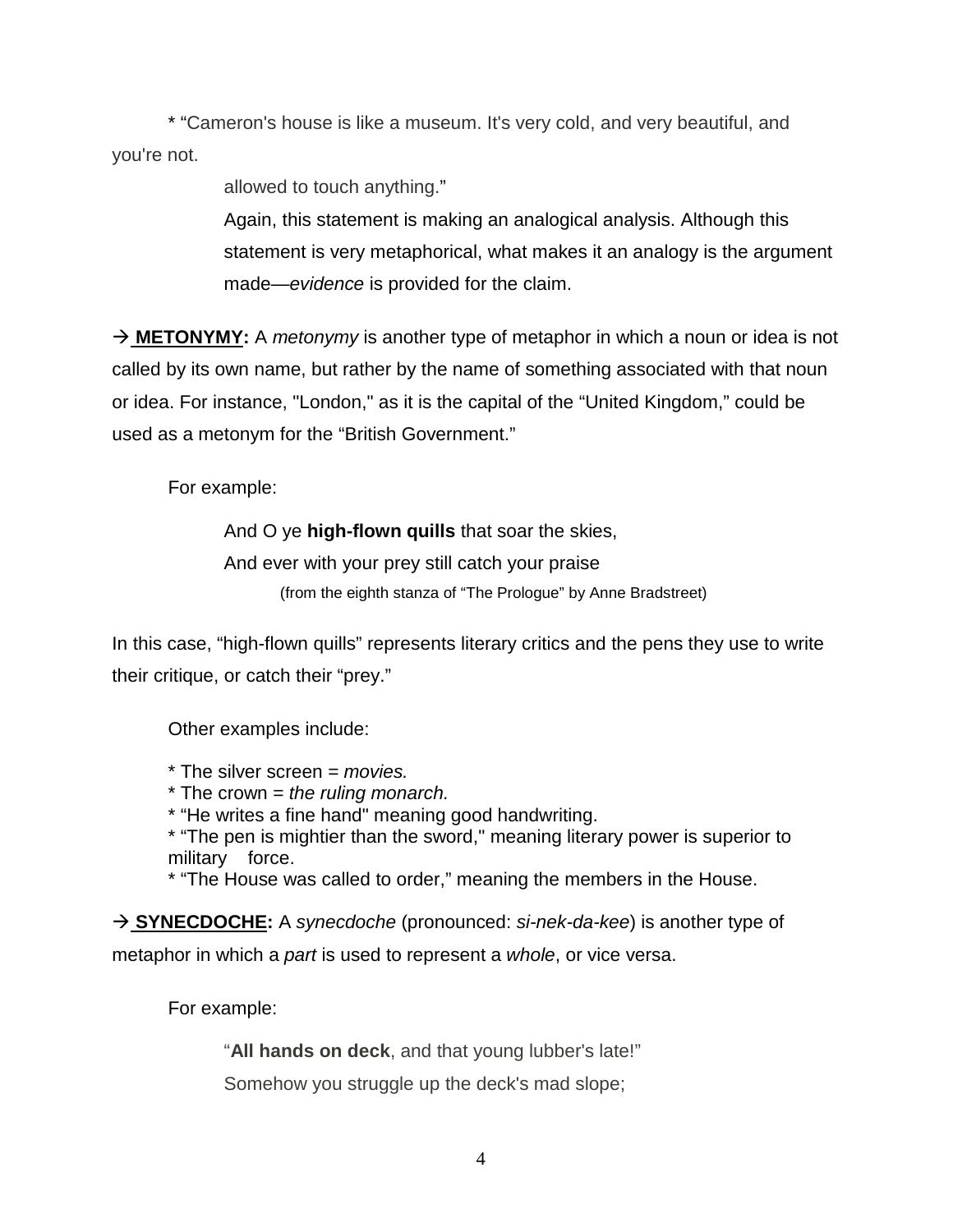(lines 23-24 of "All Hands on Deck" by Bill Adams)

In this case, the word "hand" represents the entirety of a sailor. Essentially, this synecdoche means that all the sailors should come to the deck.

Other examples include:

\*"Twenty sails came into the harbor." This means that twenty *ships* came into the harbor, and the part of the ship, the "sail," is used to refer to the whole "ship."

\*"Cleveland plays Boston tonight." "Cleveland" (the city) = its *baseball team*.

\*"The world treated him badly." The whole "world" did not treat him badly—only a part.

→ **HYPERBOLE:** A *hyperbole* is a figure of speech in which all statements are exaggerated for emphasis.

For example:

**Ares roared As loudly as nine or ten thousand men** In the thick of a fight, . . . So terrifying was the cry he raised. As a dark cloud in the sky (lines 859-864 of *The Iliad* by Homer)

In this piece, the poet is exaggerating Ares' cry by comparing it to the cries of "nine or ten thousand men / In the thick of a fight." The poet does this to emphasize the darkness and sorrow of the sound.

Other examples include:

- \* His stomach was as big as Milwaukee. (His stomach was very large.)
- \* These books weigh a ton. (These books are heavy.)
- \* I could sleep for a year. (I could sleep for a long time.)
- \* The path went on forever. (The path was very long.)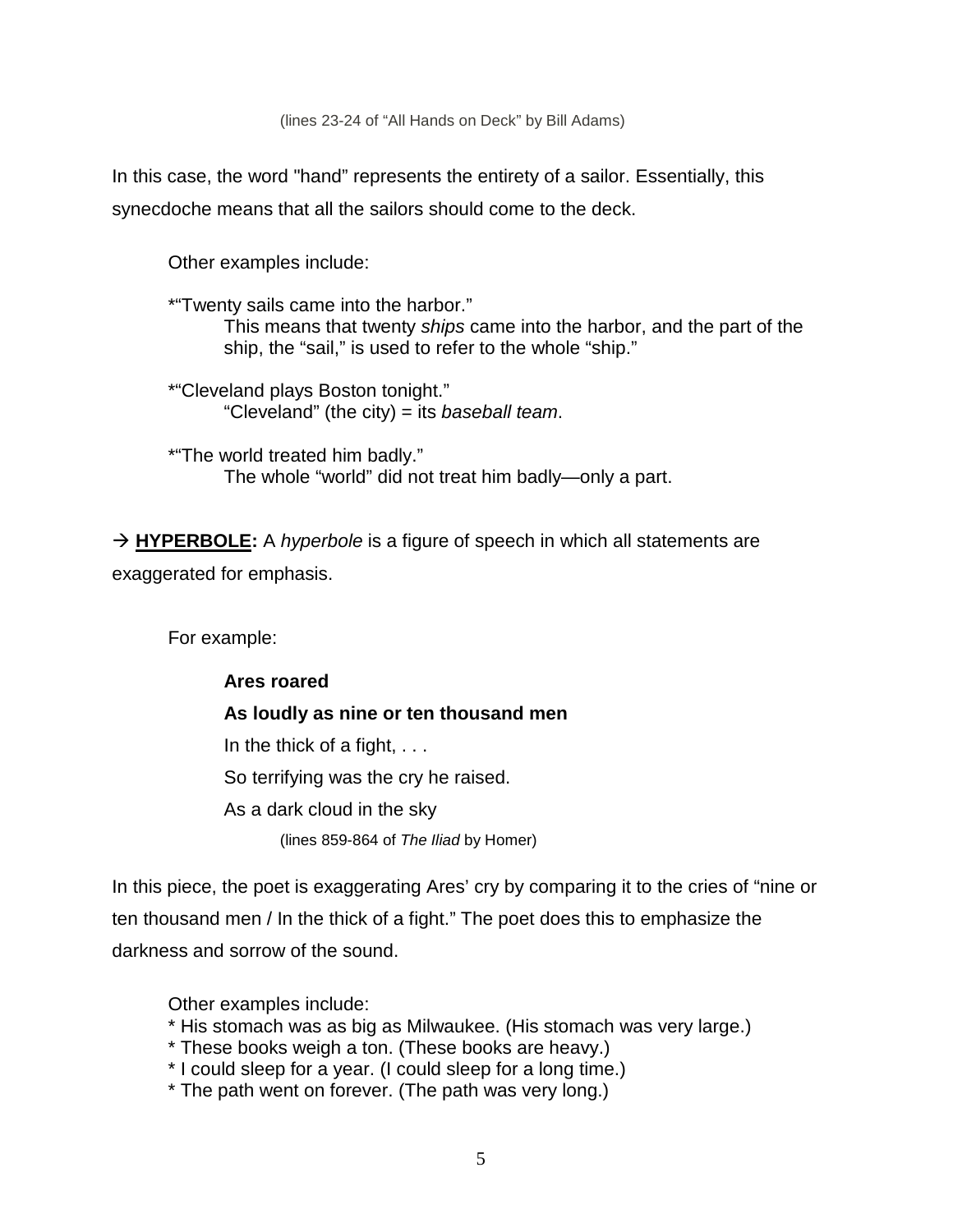\* I'm doing a million things right now. (I'm very busy.)

\* I could eat a horse. (I'm very hungry.)

**→ PERSONIFICATION:** A *personification* is a type of metaphor that gives human characteristics to animals, inanimate objects, or concepts.

For example:

**Because I could not stop for Death,**

**He kindly stopped for me;**

**The carriage held but just ourselves**

And Immortality.

(lines 1-4 of "712" by Emily Dickinson)

In this example, death is a concept that is described as if it were a suitor that is accompanying the speaker in a carriage; death is given human characteristics.

Other examples include: \*The camera loves me. \*Art is a jealous mistress. \*Wind yells while blowing. \*Opportunity knocked on the door. \*The sun greeted me this morning.

### **IMAGERY:**

*Imagery* is one of the most important aspects of poetry and literature. Literature often uses vivid and striking imagery to enhance a storyline; a story's true essence is defined by how vividly the reader can see, smell, taste, and hear the events of the story. On the other hand, since poems are typically short, there are no characters or long scenes in which we can determine what is happening in the poem. Poetry usually needs to appeal to an audience using striking and vivid imagery. Below are some of the most common types of imagery.

**SYMBOLISM:** This is when a concrete thing or action implies a hidden meaning, such as how a "clock" represents "time,' or how "glasses" represent "wisdom." Many poets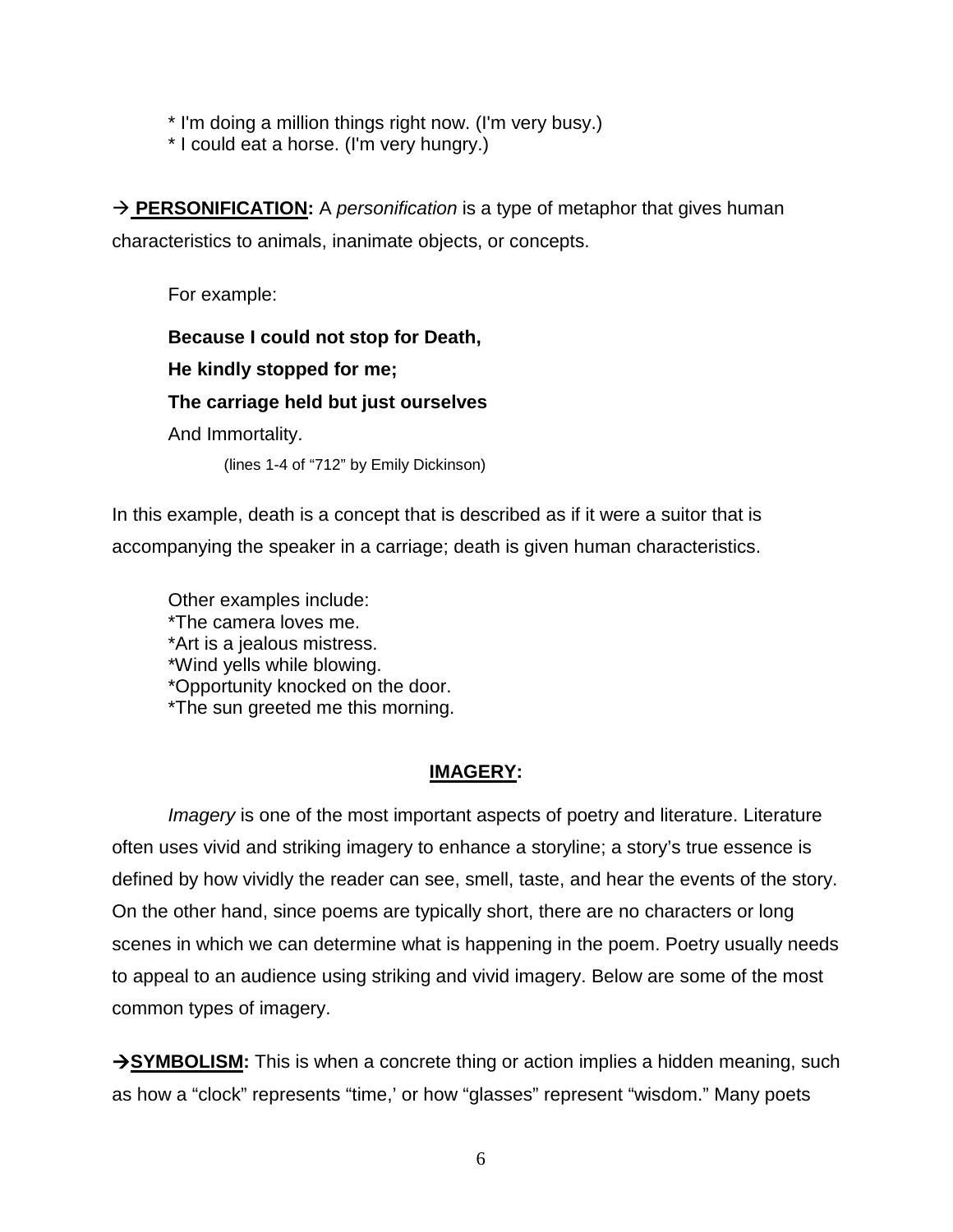and authors use metaphors, similes or analogies to transform images into symbols to represent a certain idea or quality about the image.

For example:

My heart leaps up when I behold A rainbow in the sky ... (lines 1-2 of "My Heart Leaps Up When I Behold" by William Wordsworth)

In this example, a "rainbow" is used as a symbol of hope, i.e. "the pot of gold at the end of the rainbow."

**SENSORY PERCEPTION:** Poetry and literature often try to evoke sensations associated with sight, sound, smell, touch, and taste. Think of what you're reading as a painting with words. To best understand a poem, pick out and decode what sensations certain images in a poem make you feel. This method also works for literature.

For example:

The winter evening settles down **With smell of steaks in passageways.** Six o'clock. **The burnt-out ends of smoky days. And now a gusty shower wraps The grimy scraps** Of withered leaves about your feet And newspapers from vacant lots; **The showers beat On broken blinds and chimney-pots,** And at the corner of the street **A lonely cab-horse steams and stamps. And then the lighting of the lamps.** ("Preludes" by T.S. Eliot)

In this case, the poet uses sensory perception in order to make the language of the poem striking. Readers can actually experience the "smell of steaks in passageways," as well as the smell of "burnt-out ends of smoky days." The line "a gusty shower wraps / The grimy scraps" helps the reader to feel the wrapping and the thick grime. Finally, the reader can hear the specific "showers beat / On broken blinds and chimney-pots," as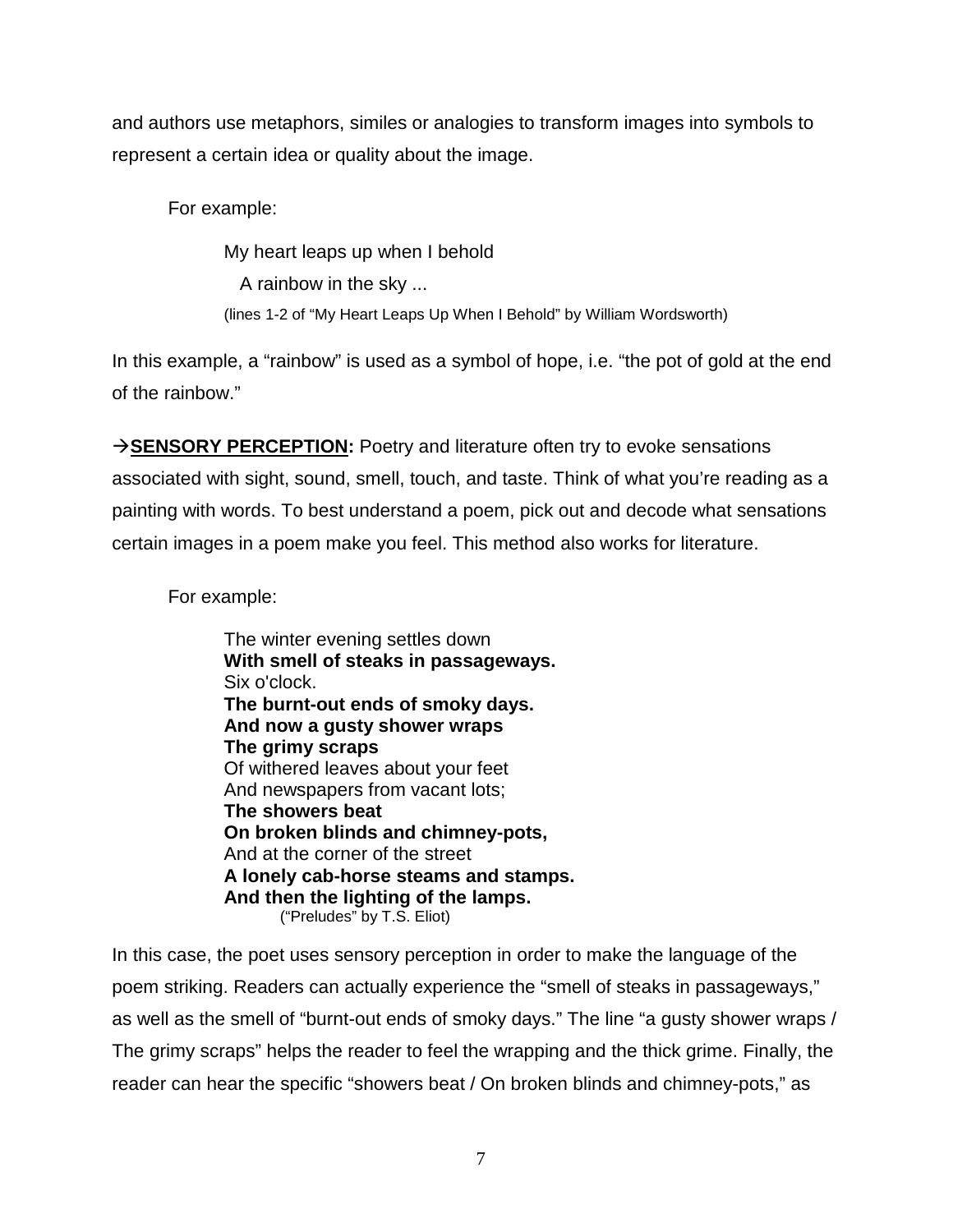well as how the cab-horse steams and stamps."

## **DICTION**:

*Diction* refers to word choice in a poem. Certain words can convey more than one definition, which can suggest specific types of meaning. While one writer uses slang, the other may use formal language. What is the significance of this difference? While reading, remember to ask yourself why the writer may have used a certain word. Is the word choice formal or informal? Are they using particular words to relay a hidden meaning?

→ **DENOTATION:** The *denotation* of a word is its literal meaning, or dictionary definition.

 **CONNOTATION:** The *connotation* of a word is its emotional and cultural meaning, or the implied meaning.

**Denotation** and **connotation** can be applied to the same word. For example, the words "home," and "residence" have the same denotation ("the place where one lives"), but the connotation of each word is very different. The connotation of "residence" is formal and cold—something that a real estate agent or landlord may sue. Meanwhile, the connotation of "home" is familiar and warm—something that is used by the average person.



*For a more in-depth look at denotation and connotation, please check out the Writing Center Handout titled "Denotation and Connotation."*

Figure 2 Push Pin

## **EXERCISE:**

**Closely read the following excerpts taken from various forms of creative writing. Can you identify the types of** *figurative language***,** *imagery, and diction* **used? Remember that there may be more than one technique used (i.e. a passage can contain a** *metaphor* **and a** *simile* **at the same time.) Please refer to the example below for a guide on how to complete the exercise, and remember that no answer is incorrect if you can prove your interpretation with evidence.**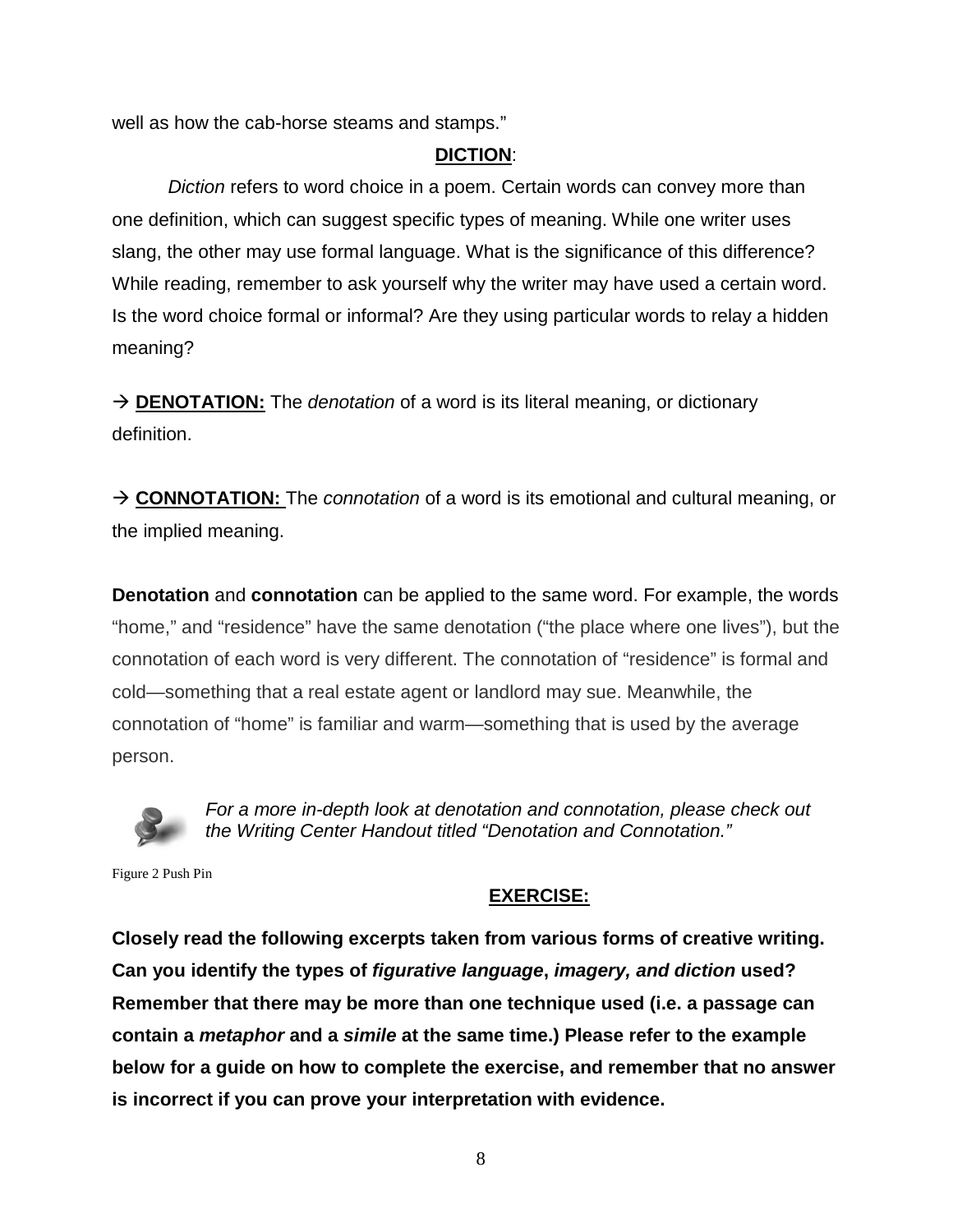**EXAMPLE:** The following is an excerpt from the novel *Fat City* by Leonard Gardner:

Occasionally there was a gust of wind, and he was engulfed by sudden rustling and flickering shadows as a high spiral of onion skins fluttered about him like a swarm of butterflies.

The aforementioned excerpt uses simile, symbolism, and connotation.

Please explain with examples:

The statement "onion skins fluttered about him like a swarm of butterflies" is a simile because the author is using "like" or "as" to show a comparison between fluttering onion skins and fluttering butterflies. Also, the "rustling and flickering shadows" can symbolize fear and darkness, because rustling and shadows are both scary sounds/images. I also think it is interesting that the author uses the word "flutter" to describe onion skins. Onion skins are usually considered yucky, but the connotation of "Flutter" is very delicate, which leads me to think that the author wanted the reader to see the onion skins in a delicate and dainty way. The onion skins seem symbolic of something as well.

**EXERCISE #1:** The following is an excerpt from "Revenge of the Pork Person" by Dave Barry:

> I have never met a woman, no matter how attractive, who wasn't convinced, deep down inside, that she was a real woofer. Men tend to be just the opposite. A man can have a belly you could house commercial aircraft in and a grand total of eight greasy strands of hair, which he grows real long and combs across the top of his head so that he looks, when viewed from above, like an egg in the grasp of a giant spider, plus this man can have B.O. to the point where he interferes with radio transmissions, and he will still be convinced that, in terms of attractiveness, he is borderline Don Johnson.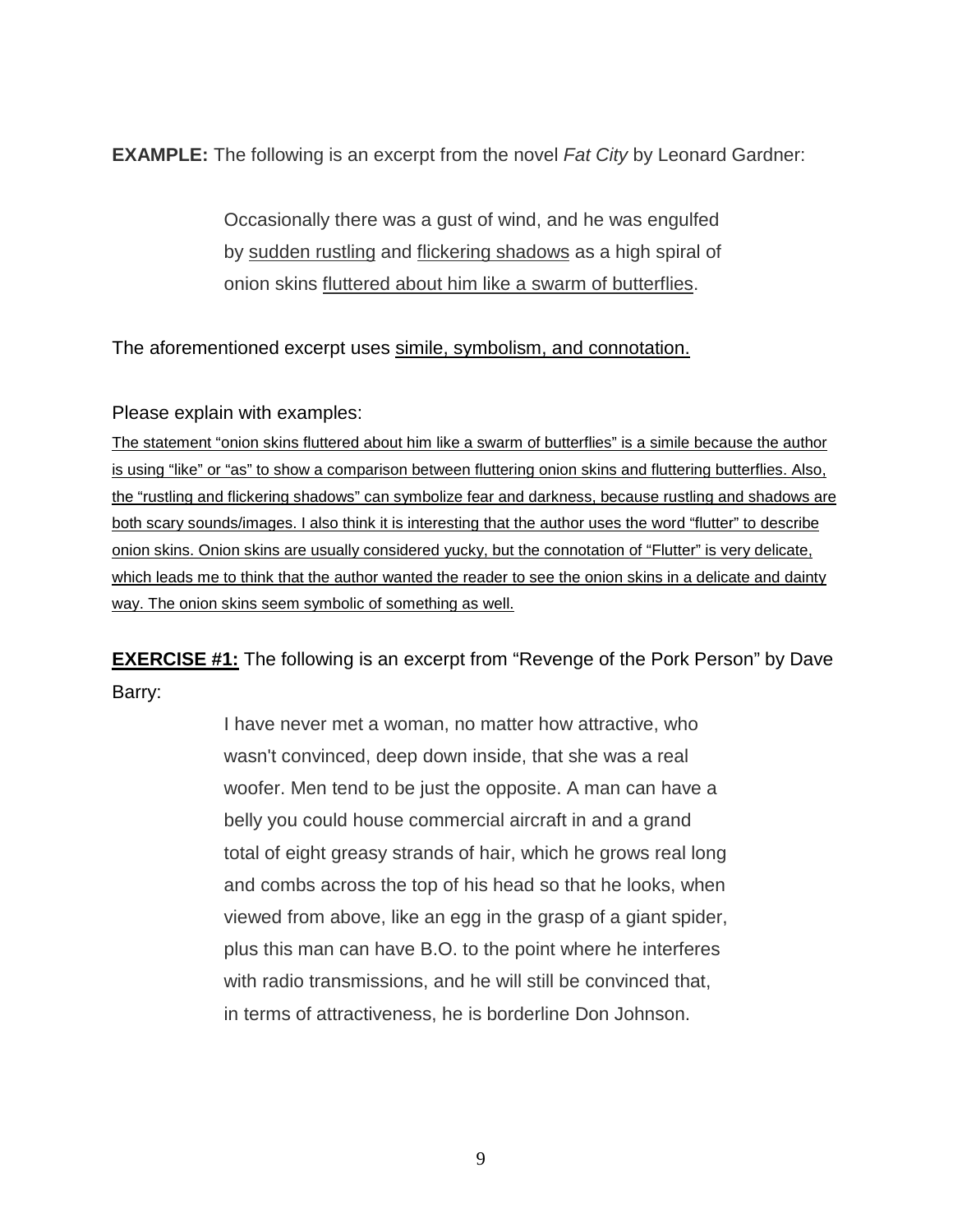The aforementioned excerpt uses

 $\frac{1}{2}$  ,  $\frac{1}{2}$  ,  $\frac{1}{2}$  ,  $\frac{1}{2}$  ,  $\frac{1}{2}$  ,  $\frac{1}{2}$  ,  $\frac{1}{2}$  ,  $\frac{1}{2}$  ,  $\frac{1}{2}$  ,  $\frac{1}{2}$  ,  $\frac{1}{2}$  ,  $\frac{1}{2}$  ,  $\frac{1}{2}$  ,  $\frac{1}{2}$  ,  $\frac{1}{2}$  ,  $\frac{1}{2}$  ,  $\frac{1}{2}$  ,  $\frac{1}{2}$  ,  $\frac{1$ 

Please explain with examples:

**EXERCISE #2:** The following is an excerpt from "Howl" by Allen Ginsberg.

 $\overline{\phantom{a}}$  , and the contribution of the contribution of the contribution of the contribution of the contribution of the contribution of the contribution of the contribution of the contribution of the contribution of the

 $\overline{\phantom{a}}$  , and the contribution of the contribution of the contribution of the contribution of the contribution of the contribution of the contribution of the contribution of the contribution of the contribution of the

 $\overline{\phantom{a}}$  , and the contribution of the contribution of the contribution of the contribution of the contribution of the contribution of the contribution of the contribution of the contribution of the contribution of the

 $\overline{\phantom{a}}$  , and the contribution of the contribution of the contribution of the contribution of the contribution of the contribution of the contribution of the contribution of the contribution of the contribution of the

 $\overline{\phantom{a}}$  , and the contribution of the contribution of the contribution of the contribution of the contribution of the contribution of the contribution of the contribution of the contribution of the contribution of the

 $\overline{\phantom{a}}$  ,  $\overline{\phantom{a}}$  ,  $\overline{\phantom{a}}$  ,  $\overline{\phantom{a}}$  ,  $\overline{\phantom{a}}$  ,  $\overline{\phantom{a}}$  ,  $\overline{\phantom{a}}$  ,  $\overline{\phantom{a}}$  ,  $\overline{\phantom{a}}$  ,  $\overline{\phantom{a}}$  ,  $\overline{\phantom{a}}$  ,  $\overline{\phantom{a}}$  ,  $\overline{\phantom{a}}$  ,  $\overline{\phantom{a}}$  ,  $\overline{\phantom{a}}$  ,  $\overline{\phantom{a}}$ 

I saw the best minds of my generation destroyed by madness, starving hysterical naked, dragging themselves through the negro streets at dawn looking for an angry fix, angelheaded hipsters burning for the ancient heavenly connection to the starry dynamo in the machinery of night, who poverty and tatters and hollow-eyed and high sat up smoking in the supernatural darkness of cold-water flats floating across the tops of cities contemplating jazz, who bared their brains to Heaven under the El and saw Mohammedan angels staggering on tenement roofs illuminated . . .

The aforementioned excerpt uses

 $\overline{\phantom{a}}$  ,  $\overline{\phantom{a}}$  ,  $\overline{\phantom{a}}$  ,  $\overline{\phantom{a}}$  ,  $\overline{\phantom{a}}$  ,  $\overline{\phantom{a}}$  ,  $\overline{\phantom{a}}$  ,  $\overline{\phantom{a}}$  ,  $\overline{\phantom{a}}$  ,  $\overline{\phantom{a}}$  ,  $\overline{\phantom{a}}$  ,  $\overline{\phantom{a}}$  ,  $\overline{\phantom{a}}$  ,  $\overline{\phantom{a}}$  ,  $\overline{\phantom{a}}$  ,  $\overline{\phantom{a}}$ 

Please explain with examples:

 $\overline{\phantom{a}}$  , and the contribution of the contribution of the contribution of the contribution of the contribution of the contribution of the contribution of the contribution of the contribution of the contribution of the

 $\overline{\phantom{a}}$  , and the contribution of the contribution of the contribution of the contribution of the contribution of the contribution of the contribution of the contribution of the contribution of the contribution of the

 $\overline{\phantom{a}}$  , and the contribution of the contribution of the contribution of the contribution of the contribution of the contribution of the contribution of the contribution of the contribution of the contribution of the

 $\overline{\phantom{a}}$  , and the contribution of the contribution of the contribution of the contribution of the contribution of the contribution of the contribution of the contribution of the contribution of the contribution of the